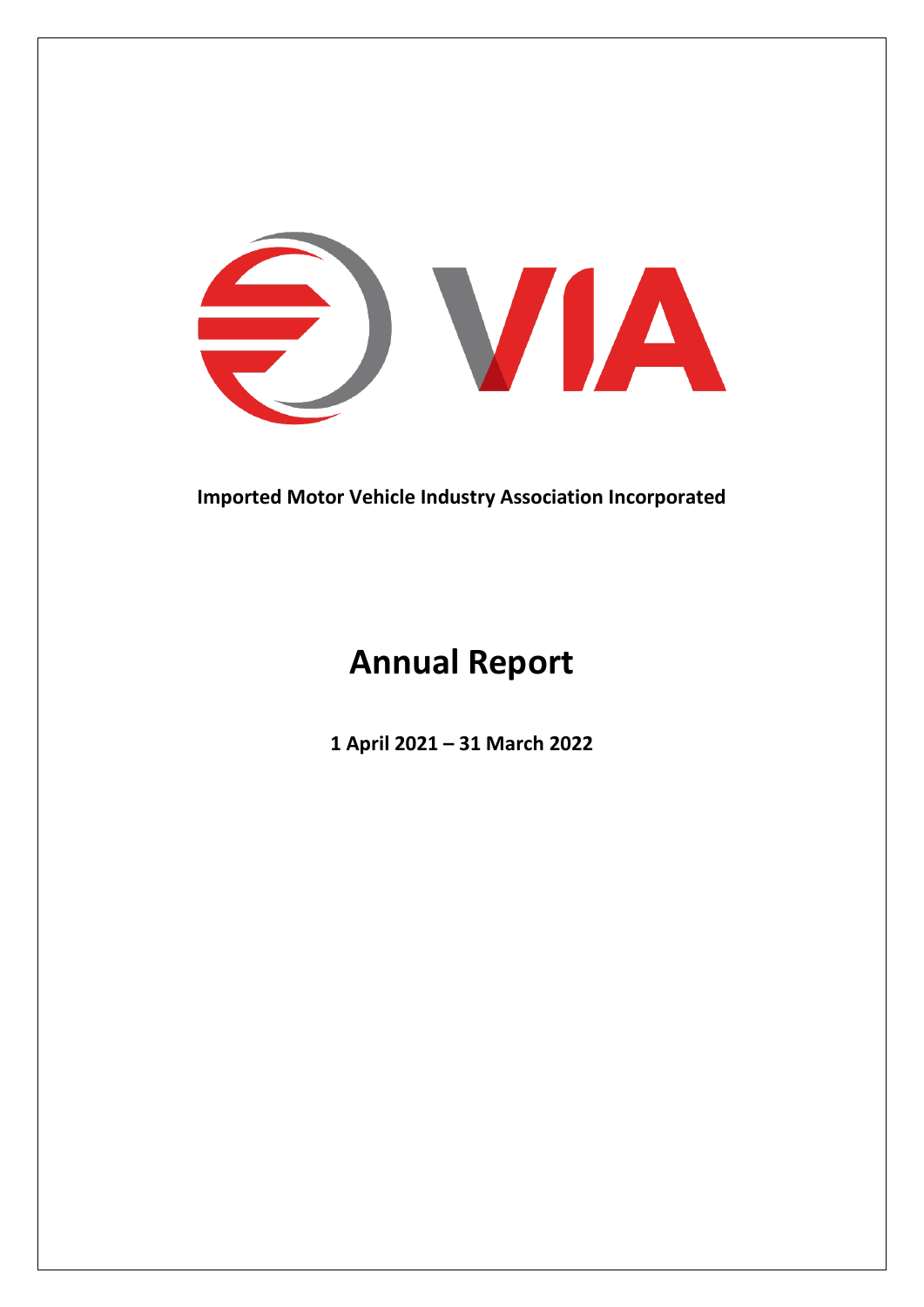# **Annual Report for the period April 2021 to March 2022**

**Annual General Meeting:** 

**Thursday 23 Th June.** 

**Jacanna offices, New Lynn Auckland, and accessible by video link.** 

#### **Patron** Alistair Sheard

**Board** Chris Stephenson Chair Matt Battle Sean Stevens Ken Quigley

**Chief Executive** David Vinsen

Bankers **Bankers** Westpac

**Solicitors** Lee Salmon Long

Accountants **Accountants** Henning & Associates

ANZ Bank

# **Mission Statement**

**"VIA is committed to supporting and promoting the vehicle import industry."**

**VIA represents those who are directly or indirectly involved in the importation, refurbishment and marketing of vehicles.**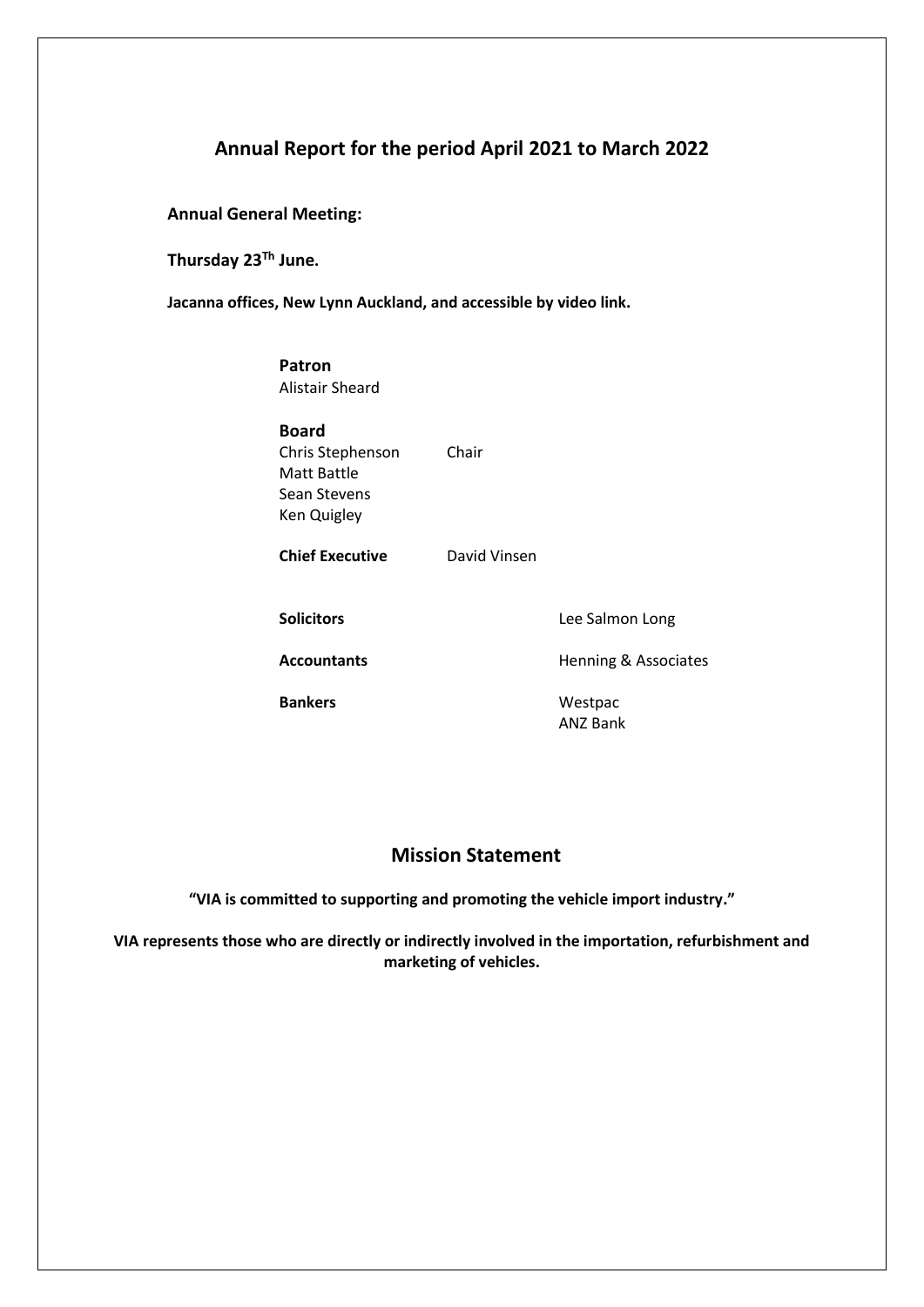This report covers the activities of the Imported Motor Vehicle Industry Association ("VIA") for the 12 months from April 2021 to March 2022.

# **1. Governance:**

# **a. Constitution and Restructure**

The restructured association has been in effect for almost two years.

# **b. Board**

The board of directors has responsibility for governance and finance.

# **c. Council**

The Council comprises representatives of all tiers of members, and has responsibility for industry issues.

The Council has met on a number of occasions, in person and with video access. Council meetings have consisted of reports and discussions on industry issues, with guest speakers on occasion.

# **2. Management**

The chief executive formally reports to the chairman of the elected board, with responsibility for implementing the policies of the association, and for managing its operations. He is an independent contractor.

# **3. Staff**

VIA staff has consisted of:

- Bev Purchase, Office Manager, (part time)
- Malcolm Yorston, Technical Services Manager
- Kit Wilkerson, Policy Analyst and Statistician

All staff work from home, meeting regularly in person on a weekly basis where possible, and by using video conferencing as necessary.

The Board has decided to reduce VIA's operating costs by again restructuring the association, disestablishing Bev's position.

Bev has given 29 years loyal service to the association, through all of its various forms and names. She has made a huge contribution to the running of the association throughout this time.

# **4. Financial**

The draft of VIA's annual financial statements has been posted on the website; they have not been reviewed by the appointed independent accountant as they have not had staff available. (Covid has prevented them from bringing in audit staff from overseas).

VIA's result for the 2022 financial year was a small surplus of \$9,155, in line with the budget.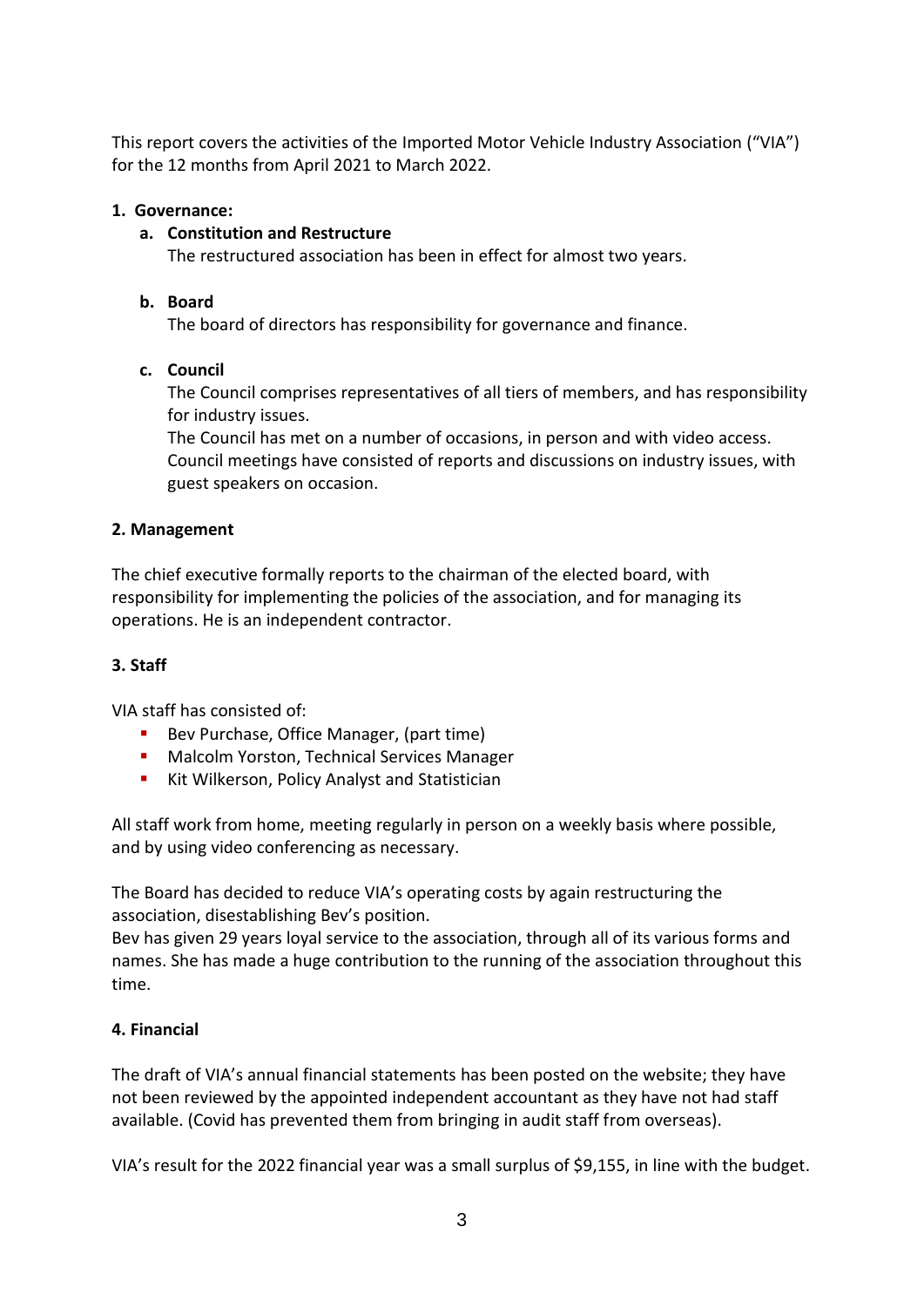#### **5. General Overview**

Good numbers of vehicles, new and used, continued to be imported over the past year, despite disruptions from the effects of COVID-19 regulations.

Apart from our core functions, two issues have dominated VIA's attention and activities:

- The implementation of the Clean Car Discount legislation, and
- Dealing with the ramifications of COVID-19, the Lockdowns and restrictions.

#### **6. Core activities**

The activities of the Association can be considered in three distinct areas:

▪ *Current:* 

Providing technical advice and support to the industry Dealing with urgent industry issues as they arise such as biosecurity and COVID-19 Lockdown responses

▪ *Medium term*:

Political advocacy and consultation on proposed new legislation, to ensure that the industry is properly represented.

**•** *Future*: Monitoring and researching trends and changes that are likely to affect the industry.

# *Technical*

We provide the following technical services:

- Applications to NZTA for exemptions for a wide range of compliance issues
- Assistance with documentation for imported vehicles
- Liaison with NZ Transport Agency and Ministry of Transport
- Advice and assistance on Entry Certification issues
- **•** Participation in various consultative and working groups on issues related to vehicles and road transport
- Liaison and consultation with MPI and Biosecurity NZ
- Liaising with manufacturers for technical information
- Research into international standards
- Advice on technical issues, for both new and used vehicles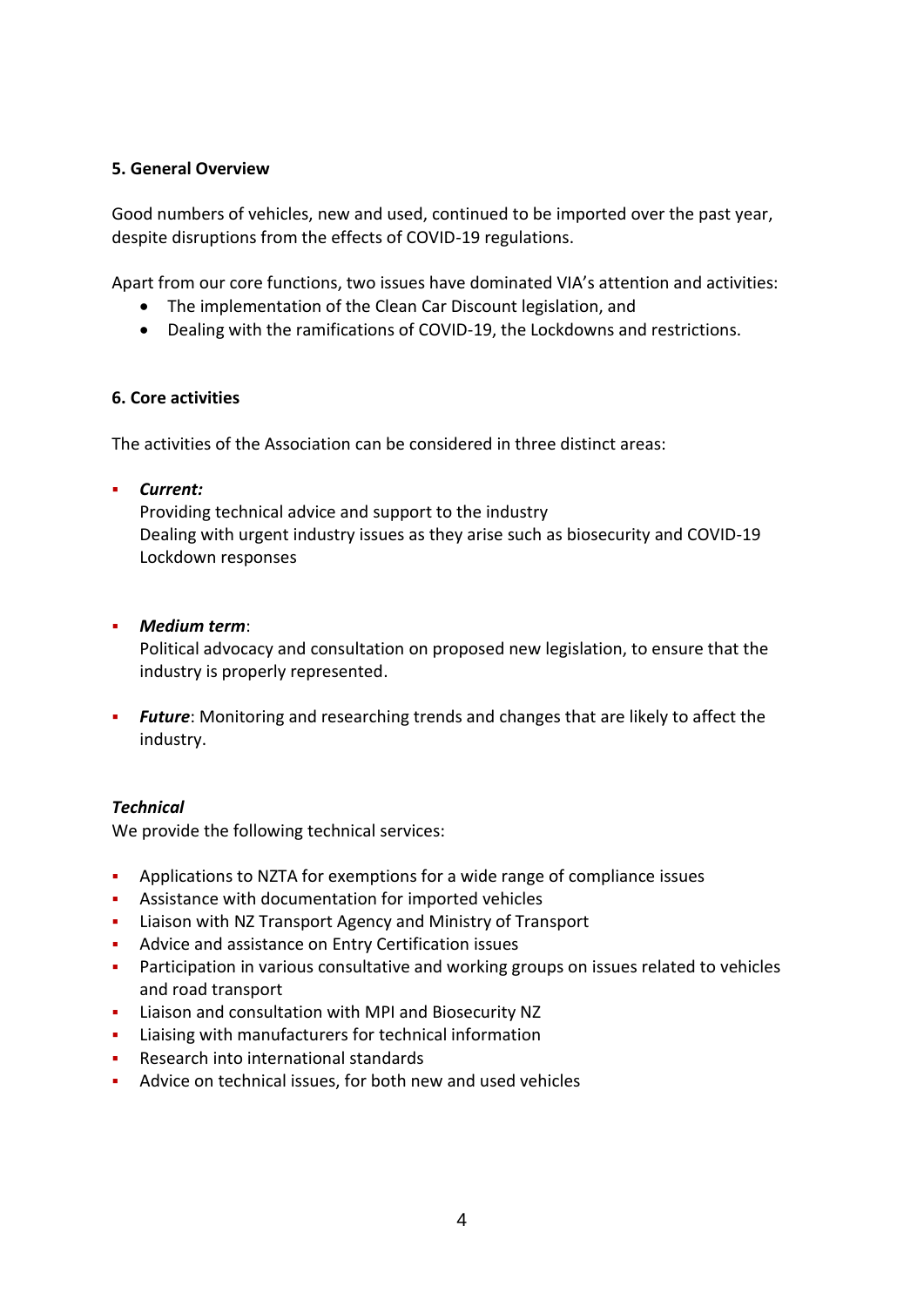# **7. Key issues**

# *a. COVID-19*

VIA continued to monitor the Government regulations and announcements, and:

- Prepared Alerts to advise the industry of the changing requirements,
- Convened, facilitated and chaired work groups comprising key industry experts and government officials, as we had done the previous year.

# *b. Biosecurity*

MPI decided to keep its biosecurity functions for imported vehicles onshore in New Zealand, and not to return to Japan, This decision emphasises the responsibility of the industry's Border Inspection Organisations to ensure that they have the best possible systems and procedures in place in Japan.

VIA continued to liaise closely with industry and government agencies to ensure that the biosecurity risks associated with importing vehicles were minimised, and that a commercial, pragmatic system was implemented.

# *c. Emissions and fuel economy standards: the "Clean Car Programme"*

# *This has been the key issue for the industry this year and will continue to be for the foreseeable future.*

The Clean Car Programme has two elements:

- The Clean Car Discount, with incentives and penalties applied at retail, to influence purchasers' demand, and
- The Clean Car Standard, to be applied at time if importation, to influence the supply by importers and traders.

The Government unexpectedly implemented the incentive phase of the Clean Car Discount scheme in mid 2021, to encourage the uptake of EVs. This was able to be introduced with little notice, as no legislation was required (it was just a case of the Government announcing the incentives).

As we had predicted, the market was distorted by the incentives, with the prices of used EVs at auction in Japan increasing overnight, to match the incentive being offered. A net transfer of wealth form New Zealand to Japanese dealers!

The penalty phase of the programme was implemented early in 2022, once the necessary legislation had been passed.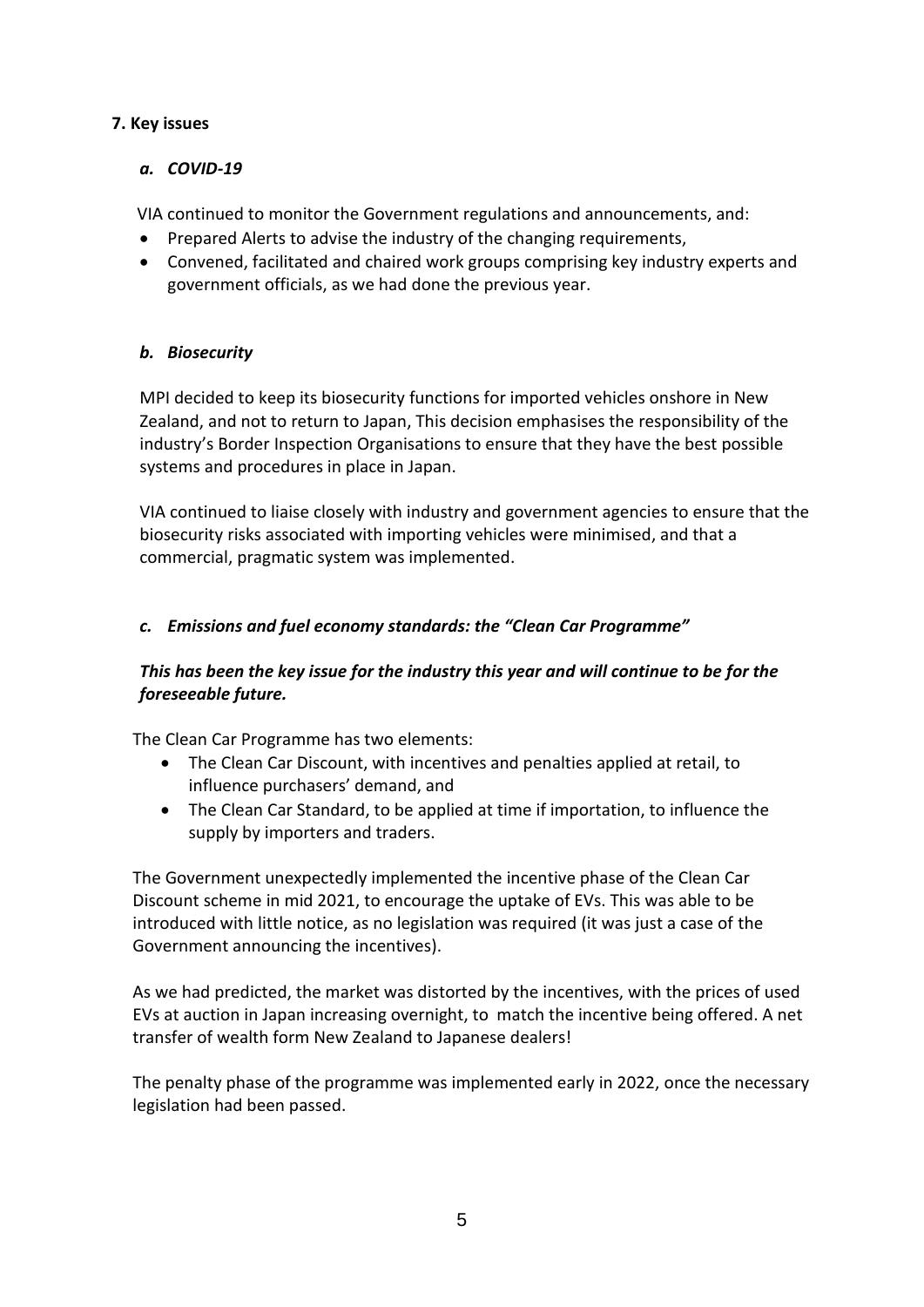Late in 2021, following a presentation, debate, a survey and a vote, VIA decided to adopt a policy of supporting the Clean Car Programme, instead of opposing it. The rationale was to accept the inevitable implementation of the programme, while still maintaining a "seat at the table", continuing to liaise closely with the Minister, relevant Government departments and officials.

This has been an effective policy strategy; VIA's decision was well received by the Minister, enabling us to negotiate to have the more draconian penalties severely reduced.

VIA convened a working group of key stakeholders to liaise with NZTA officials to provide the best possible information and advice on implementing the scheme.

Kit has been engaged in researching and providing accurate fuel economy and emissions information to ensure accurate penalties are charged.

The chief executive continues to be a member of the Minister's Clean Car Sector Leadership Group, meeting monthly with the Minister and senior officials. This is an important channel, enabling VIA to have direct access to the Minister on a regular basis.

The Clean Car Standard will be implemented from 2023. This will further influence the market, in effect doubling the Clean Car Discount (both penalties and incentives).

VIA and its stakeholder group are now working with NZTA and MoT officials on developing the procedure for implementation, and to improve the accuracy and comprehensiveness of the information used to calculate incentives and penalties.

VIA made a submission and appeared before the Parliamentary Select Committee on the Clean Car Programme. In preparation for this, we had briefed all relevant parliamentarians of our position and concerns: the Minister, and the Transport spokespeople for the Greens, National and Act parties.

The Government's Emissions Reduction Plan ("ERP") was released this year, with a strong focus on transport-related emissions, The Clean Car programme is the Government's principal initiative in this area, and VIA had liaised and worked with the Climate Change Commissioner and his staff, as well as the transport officials responsible for contributing to the ERP.

Following the announcement of the ERP, the Government's 2022 Budget allocated considerable funds to accelerate and expand the Clean Car Programme, as well as a trial initiative for the scrappage of less efficient vehicles.

VIA has long advocated for a Fleet Management strategy, aiming at improving the overall fleet over time, rather than just trying to control imports. This trial scrappage scheme may be the start of such a strategy.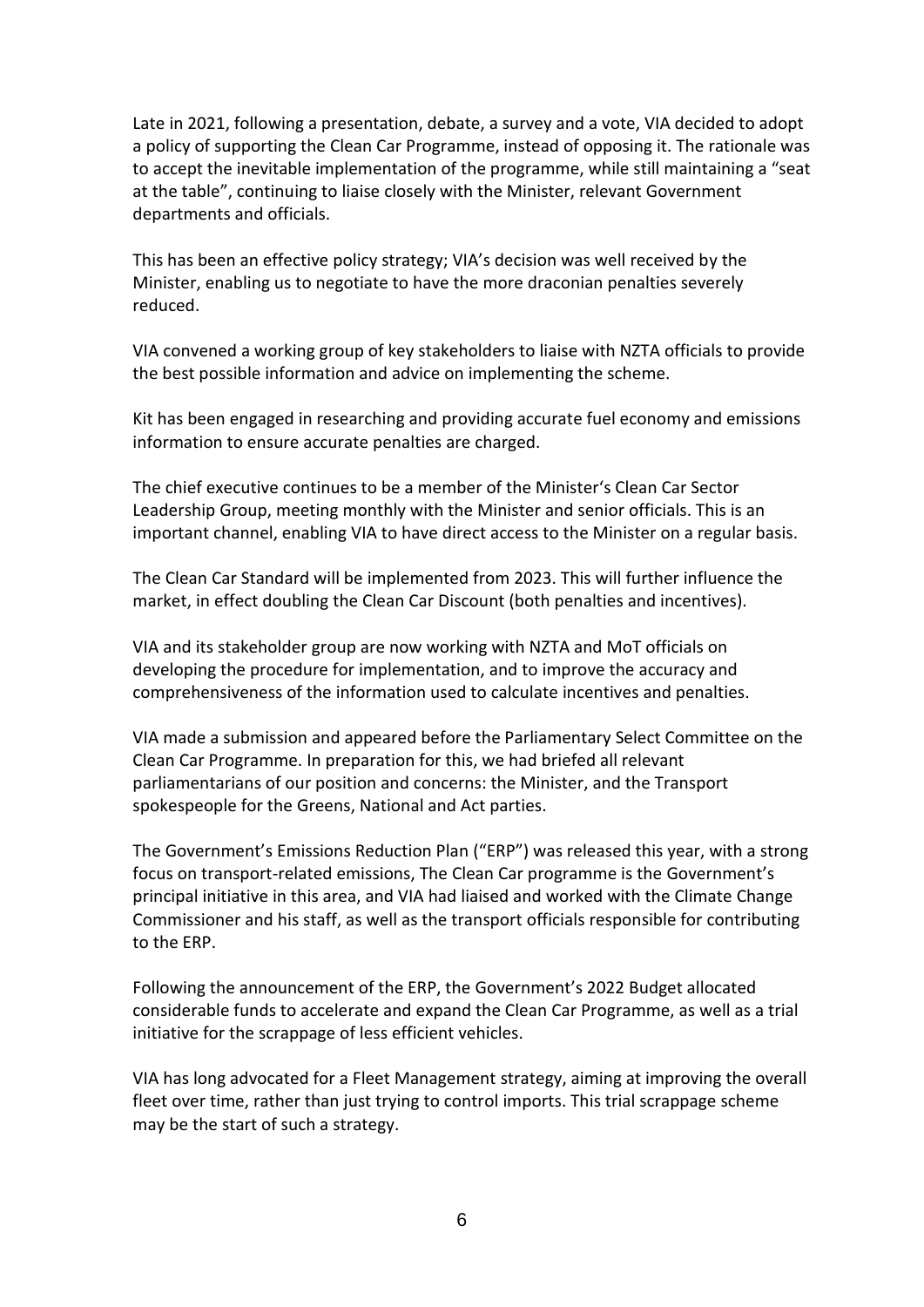# *d. Electric Vehicles*

VIA continues to be involved in consulting with officials on EVs and related issues. The Minister's Clean Car Sector Leadership Group deals with these issues, such as the development of standards, the charging network, and the curriculum for training of technicians and first responders. VIA's Technical Manager Malcolm Yorston continues to work with Standards NZ's on EV charging standards.

# *e. Auto Stewardship New Zealand*

Automobile tyres have been declared a "Priority Product" under the Product Stewardship provisions of the Waste Minimisation Act. This declaration requires that an accredited Product Stewardship scheme be implemented, and VIA has been involved in this development.

The reason for VIA's involvement is that levies are to be charged on the importation of every tyre imported (loose or fitted to a vehicle, new or used) and we want to ensure that the levies are fair and easily administered.

This initiative is the culmination of over 18 years work by various governments and industry groups, but it was not until the Government mandated tyres as a Priority Product that it came to fruition.

The chief executive represents VIA as a Trustee of Auto Stewardship New Zealand. As well as tyres, it is likely that other automotive components will also be included in such a scheme, eg batteries, greenhouse gases and even whole vehicles. The scrappage scheme trial may contribute to End-of-Life vehicles being included.

# **8. Research, Consultations, Submissions, Committees:**

VIA continues to be involved in research, consultations and submissions on all issues affecting the used vehicle import industry. We have a policy of making a submission on all vehicle-related legislation.

In particular, we dealt with the following issues:

- Product Stewardship:
	- o EV batteries
	- o Tyres
	- o Batteries
	- o Greenhouse gases
	- o Vehicles
	- o Oil
- 760 MHz (liaising with MBIE and NZTA officials)
- Takata airbag recall
- Vehicle type approvals
- Motor Industry Training restructure (MITO)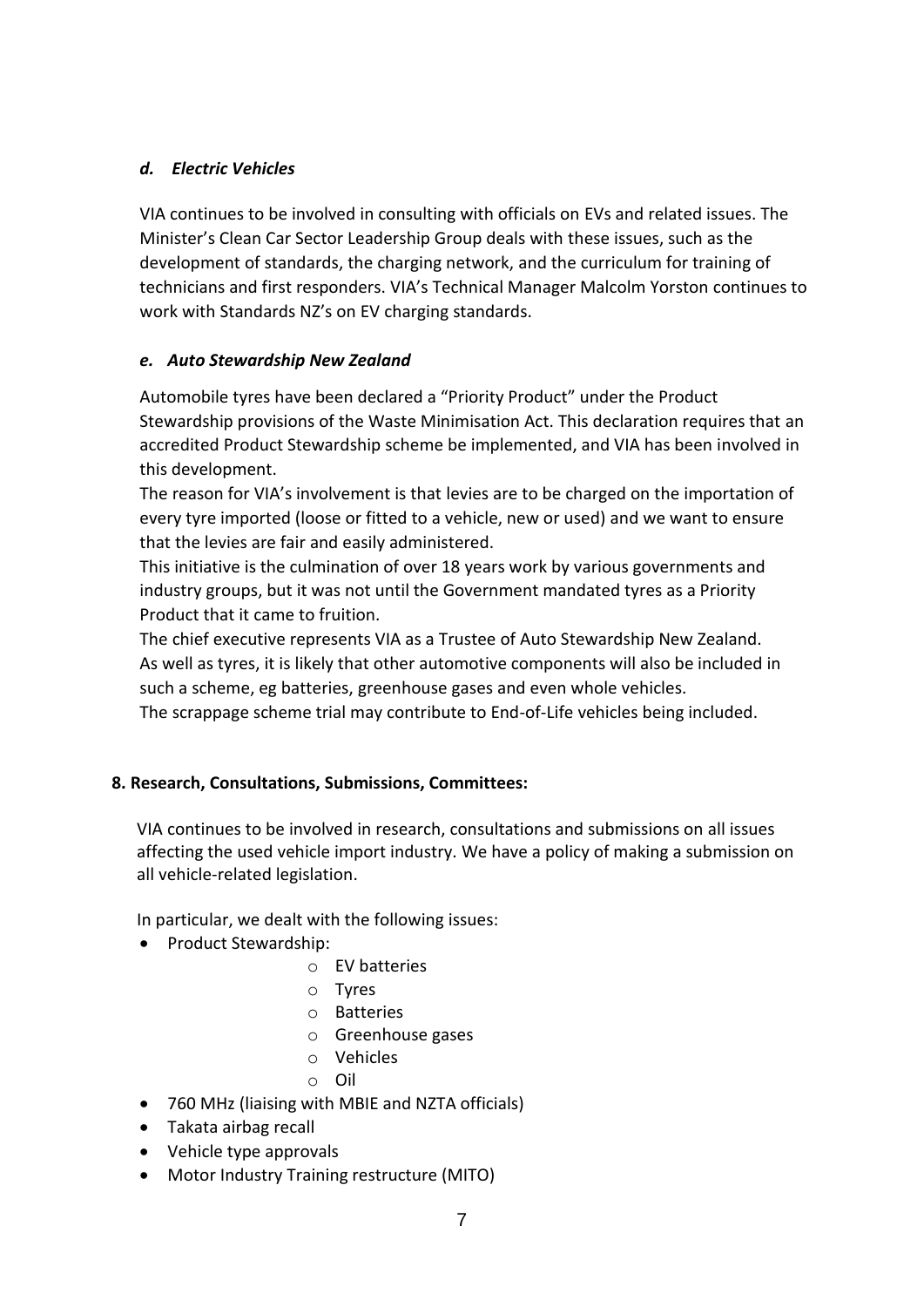- Lost or delayed deregistration papers
- Entry Certification (compliance)
- "Right to Repair"
- Repair Certificates
- Researching data from JMLIT for Fuel economy standards
- Researching standards and specifications for ESC
- Safety Ratings
- Responsible Lending Code

#### **9. Political advocacy**

VIA continues to deal with the relevant ministers, opposition spokespeople and government officials. Our policy is to ensure that all relevant ministers and spokespeople from all parties are briefed on issues that relate to the industry.

#### **10. Communications & Marketing**.

# *The key challenge for VIA is to better communicate with members, to keep them informed of industry issues and VIA's activities.*

#### *a. Alerts*

VIA prepares and circulates Alerts, which are used to advise members and the industry of key issues and actions to be taken.

#### *b. Industry media*

Continued close liaison with both Autofile and Autotalk:

- Articles
- Interviews
- Comments

#### *c. External Marketing*

 The association continues to have the policy of not promoting VIA to the public. Our policy is to confine our communications activities to members and the trade, unless there are specific issues of public interest, when we give comments and interviews as required.

#### *d. Council meetings*

Formal and informal Council meetings have been well attended with a range of relevant speakers and good discussion and debate. VIA will continue to use regular Council meetings as a format for the exchange of information and opinions.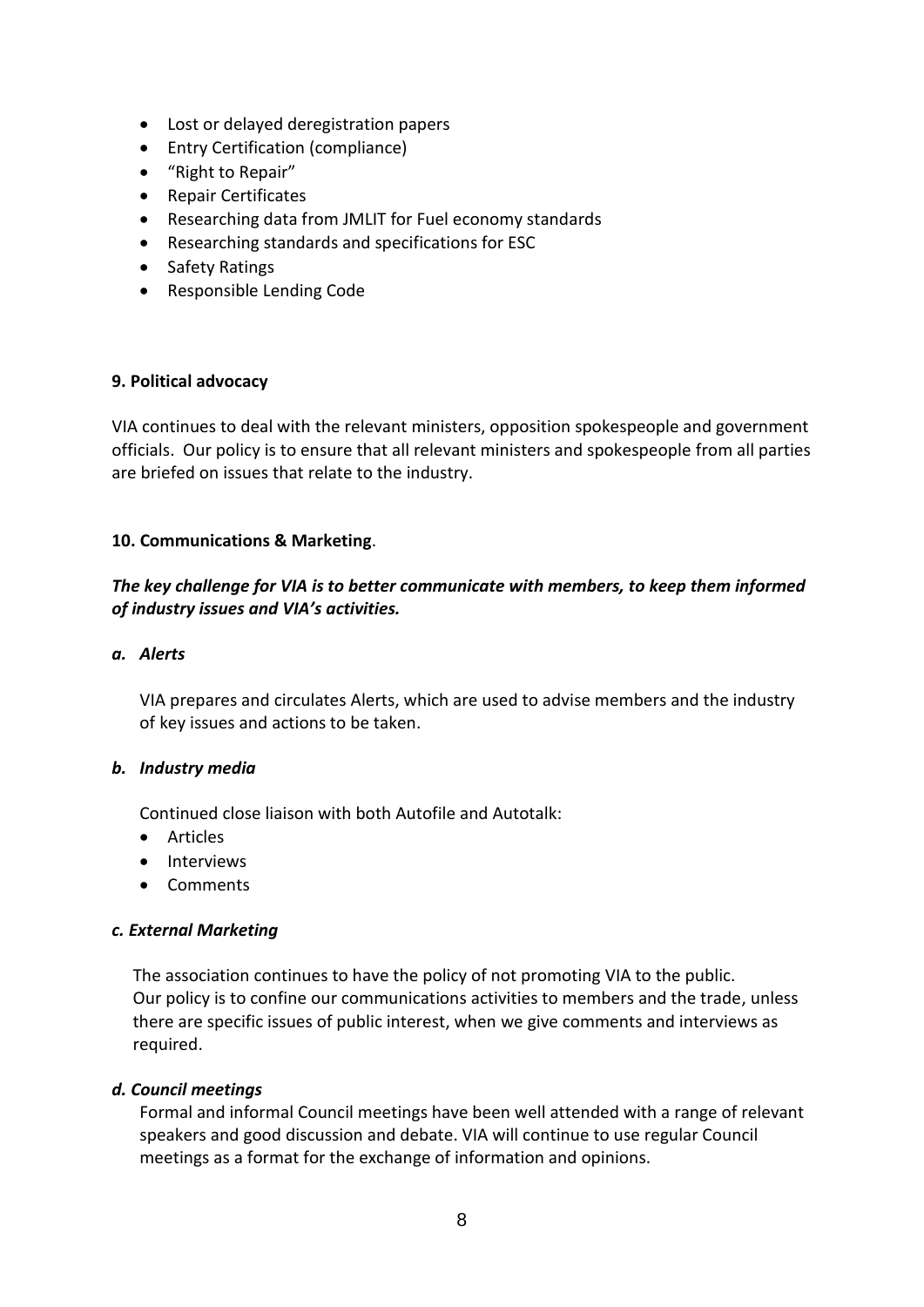#### *e.Member surveys*

Surveys of members' opinions on various industry and political issues have proved useful in determining VIA's policy positions, and will be used more frequently in future.

#### **f. Personal briefings**

Personal briefings from the chief executive, policy analyst and technical manager to Council members have been well received as an effective way of communicating on specific issues.

#### **12. Commercial activities**

VIA continues to supply technical information, specialist stationery and forms and materials for the VIN process.

# **12. Strategic Relationships**

We liaise with and maintain ongoing relationships with the following organisations:

- **NZ Transport Agency**
- **■** Ministry of Transport
- NZ Customs Service
- **■** Ministry of Business, Innovation and Employment
- Ministry of Primary Industries *(formerly MAF)*
- Biosecurity NZ
- **E** Ministry of Economic Development & National Enforcement Unit
- **■** Ministry for the Environment
- Commerce Commission
- FFCA
- **■** Motor Industry Training Organisation
- **Employers & Manufacturers Association**
- **■** MTA & MIA (collaboration on common industry issues)
- ICAR NZ (collision repair standards & training)
- Port companies (logistics issues)
- **IRD (liaison regarding unregistered traders)**
- **■** Justice Department
- Standards NZ
- Low Volume Vehicle Association (LVVVA)

In particular, we have excellent relationships with NZT, MoT and MPI, NZ Customs, EECA and other relevant government departments and agencies, and we are involved in consultation on all new initiatives that might affect our members and the industry.